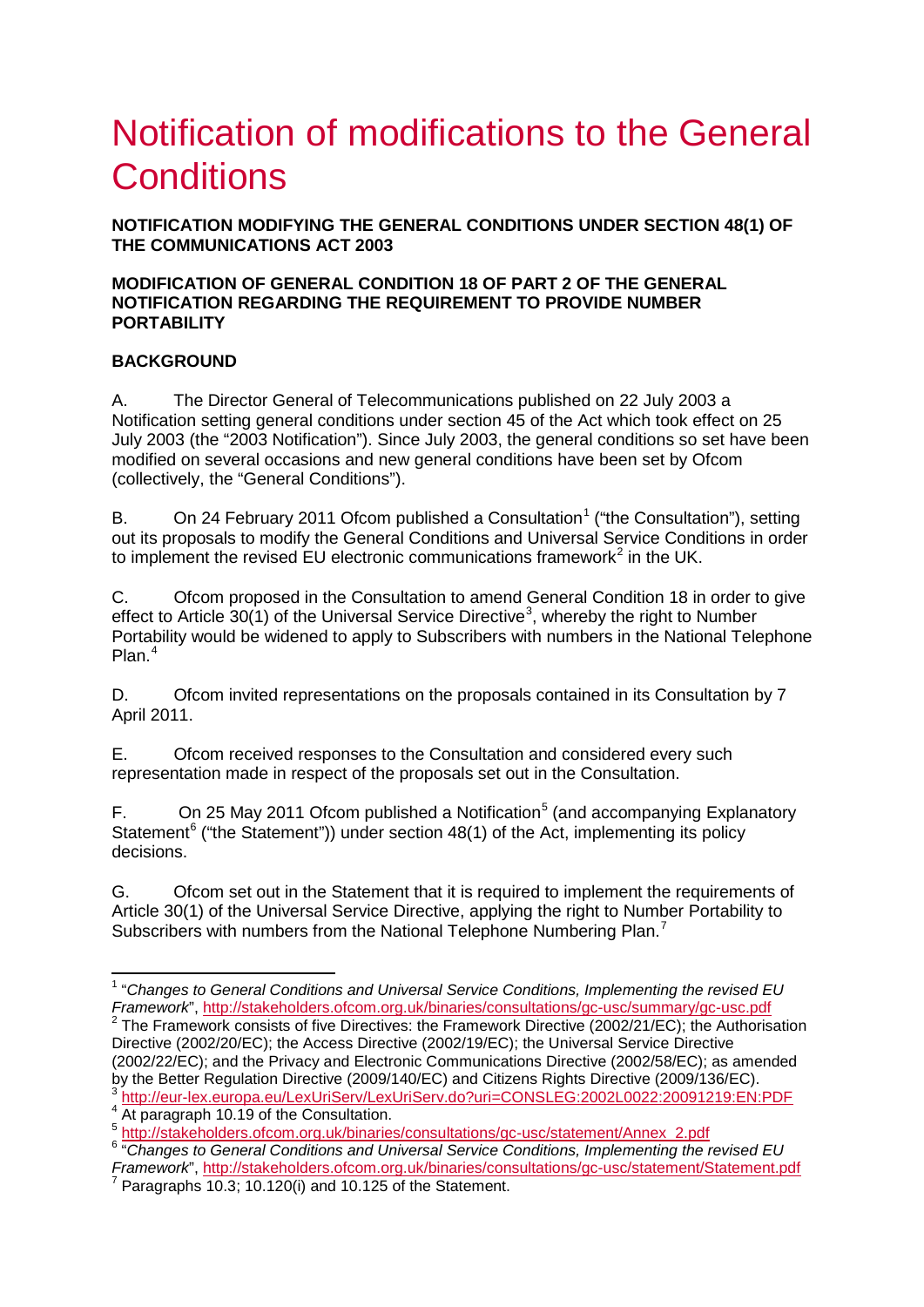H. Due to an unintended omission, the Notification published on 25 May 2011 did not include the decision to modify General Condition 18 in accordance with the decision made in the Statement, as set out in Recital G above.

I. This Notification now implements the decision set out in Recital G above by modifying General Condition 18.

J. As a result of the modifications made, a Subscriber with a number or numbers in the National Telephone Numbering Plan who is a party to a contract with the provider of Public Electronic Communications Services has a right to Number Portability, and the definition of "Publicly Available Telephone Service" has now been omitted from General Condition 18.

### **DECISION**

- 1. In accordance with section 48(1) of the Act, Ofcom sets out the modifications to the General Conditions made in the Schedule to this Notification.
- 2. The effect of, and Ofcom's reasons for making, these modifications are set out in the Consultation and in the Statement.
- 3. Ofcom is satisfied that these modifications satisfy the test in section 47 of the Act.
- 4. In making these modifications, Ofcom has considered and acted in accordance with its general duties in section 3 of the Act and the six Community requirements in section 4 of the Act.
- 5. In this Notification:
	- (i) "2003 Notification" has the meaning ascribed in Recital A above;
	- (ii) "Act" means the Communications Act 2003;
	- (Iii) "Consultation" means the Consultation described in footnote 1 to this Notification;
	- (iv) "General Conditions" have the meaning ascribed in Recital A above;
	- (v) "National Telephone Numbering Plan" has the meaning set out in section 56 of the Act;
	- (vi) "Notification" means a Notification published under section 48(1) of the Act;
	- (vii) "Number Portability" has the meaning set out in General Condition 18.11(h) of the Schedule to this Notification;
	- (viii) "Ofcom" means the Office of Communications;
	- (ix) "Public Electronic Communications Service" has the meaning set out in section 151(1) of the Act;
	- (x) "Subscriber" has the meaning set out in General Condition 18.11(n) of the Schedule to this Notification; and
	- (xi) "Statement" means the Statement described in footnote 6 to this Notification.
- 7. Except insofar as the context otherwise requires, words or expressions shall have the meaning assigned to them in this Notification and otherwise any word or expression shall have the same meaning as it has in the Act.
- 8. For the purpose of interpreting this Notification:
	- (i) headings and titles shall be disregarded; and
	- (ii) the Interpretation Act 1978 shall apply as if this Notification were an Act of Parliament.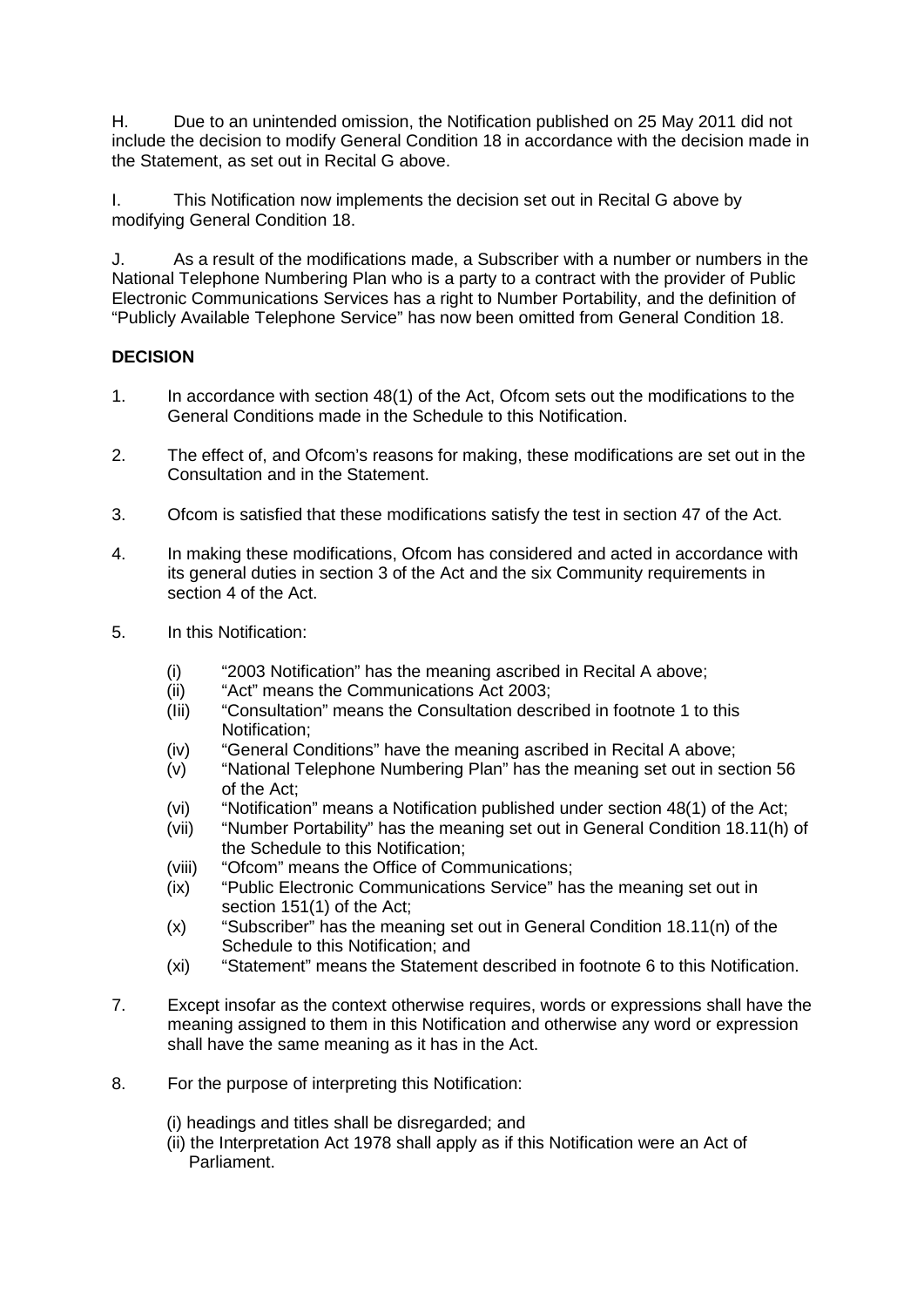9. The Schedule to this Notification shall form part of this Notification.

Signed by David Stewart

 $\frac{1}{\sqrt{2}}$  $\big\}$ .  $\Delta$ 

Competition Policy Director A person authorised by Ofcom under paragraph 18 of the Schedule to the Office of Communications Act 2002

**9 July 2012**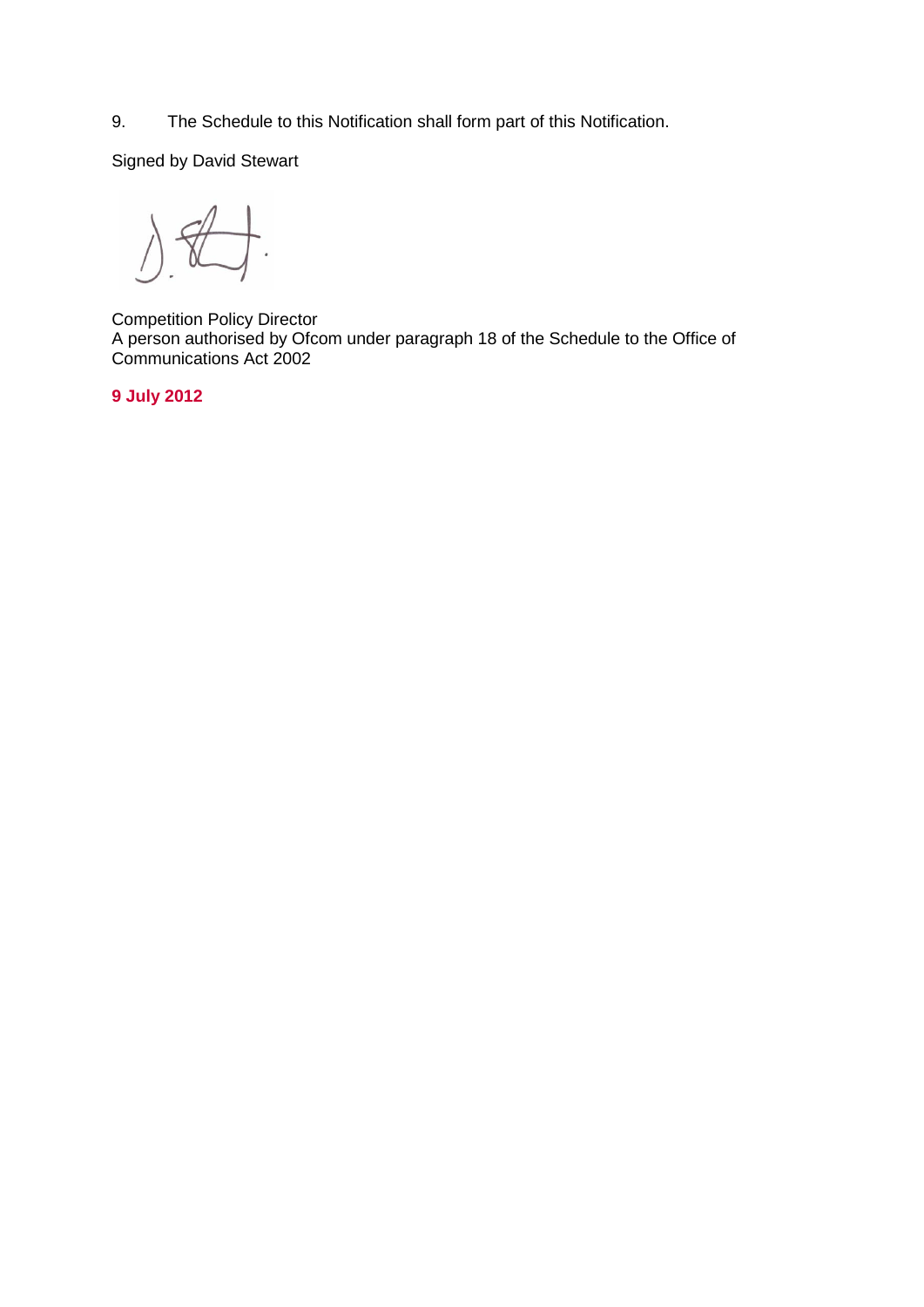# **SCHEDULE**

## **MODIFICATION TO GENERAL CONDITION 18 REQUIREMENT TO PROVIDE NUMBER PORTABILITY**

This Schedule sets out the modification to General Condition 18.

#### 1[8](#page-3-0). NUMBER PORTABILITY<sup>8</sup>

- 18.1 The Communications Provider shall provide Number Portability within the shortest possible time, including subsequent activation, on reasonable terms and conditions, including charges, to any of its Subscribers who so request.
- 18.2 $^9$  $^9$  In the case of Mobile Number Portability, where the request is for porting a total of fewer than 25 Mobile Numbers, the Donor Provider shall:
	- (a) allow Subscribers to request a PAC over the phone; and
	- (b) where a Subscriber contacts the Donor Provider by phone, provide the PAC immediately over the phone where possible or by SMS within two hours of the request or by another reasonable mechanism if requested by the Subscriber and consented to by the Donor Provider.
- 18.3 The Communications Provider shall ensure:
	- (a) in the case of Mobile Number Portability, porting of these numbers and their subsequent activation shall be completed within one business day from the receipt by the Recipient Provider of the Subscriber Request to Port from its new Subscriber.
	- (b) In all other cases, porting of these numbers and their subsequent activation shall be completed within one business day once all necessary validation processes have been completed, the network connection is ready for use by the Subscriber, and the Donor Provider has received a request to activate the porting of these numbers from the Recipient Provider.
- 18.4 Subject to paragraph 18.3(a), the Recipient Provider shall request porting from the Donor Provider as soon as it is reasonably practicable after receiving the Subscriber Request to Port from its new Subscriber.

[http://www.ofcom.org.uk/static/archive/oftel/publications/numbering/2003/fun\\_final0703.pdf.](http://www.ofcom.org.uk/static/archive/oftel/publications/numbering/2003/fun_final0703.pdf) This statement set out the number portability functional specification Issue No. 5 at Annex B (also known as the "Functional Specification" for the purposes of General Condition 18). Further amendments made as a result of Changes to the General Conditions and Universal Service Conditions (Implementing the revised EU Framework), Statement and Notification, 25 May 2011, replacing previous General Conditions 18.1 and 18.3 with revised wording, inserting new General Conditions 18.5(e), 18.8, 18.9 and 18.10 and making consequential changes to definitions. A further Notification was published on 9 July 2012, making additional changes to the definitions in line with the

<span id="page-3-0"></span> $8$  On 22 July 2003, Oftel published a document, "Changes to the number portability functional specification to meet the new regime published by Oftel on 22 July 2003",

Statement.<br><sup>9</sup>'Changes to the Mobile Number Porting Process', Statement, dated 8 July 2010, with effect from 11 April 2011, inserted Conditions 18.2, 18.3 and 18.4, and renumbered the following Conditions. See also the first footnote to Condition 18.5 below.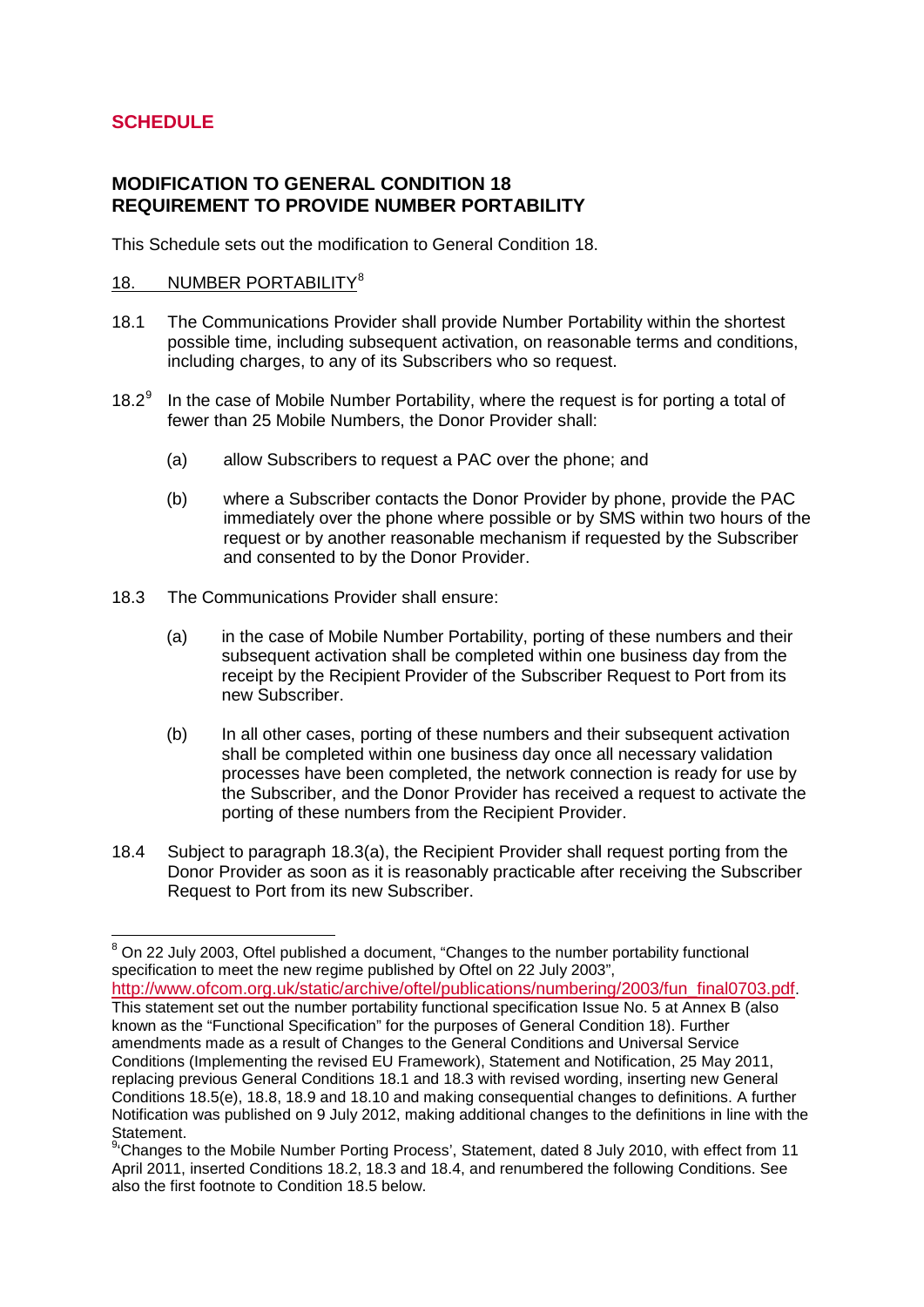- 18.5 The Communications Provider shall, pursuant to a request from another Communications Provider, provide Portability as soon as is reasonably practicable in relation to that request on reasonable terms<sup>[10](#page-4-0)</sup>. Any charges for the provision of such Portability shall be made in accordance with the following principles:
	- (a) subject always to the requirement of reasonableness, charges shall be cost oriented and based on the incremental costs of providing Portability unless:
		- (i) the Donor Provider and the Recipient Provider have agreed another basis for the charges, or
		- (ii) the Office of Communications<sup>[11](#page-4-0)</sup> has directed that another basis for charges should be used;
	- (b) the Donor Provider shall make no charge in relation to System Set-Up Costs or Additional Conveyance Costs;
	- (c) in respect of Mobile Portability, the Donor Provider shall make no charge or annual fee for ongoing costs relating to registration of a ported Telephone Number or a Subscriber;
	- (d) charges levied by the Donor Provider shall be based on the reasonable costs incurred by it in providing Portability with respect to each Telephone Number;
	- (e) any direct charges to Subscribers for providing Number Portability do not act as a disincentive to Subscribers against changing their Communications Provider.
- 18.6 Where the Communications Provider provides Portability in accordance with paragraph 18.5:
	- (a) the Recipient Provider; and
	- (b) the Transit Provider,

shall, as appropriate, provide Portability on reasonable terms<sup>[12](#page-4-1)</sup>.

<span id="page-4-1"></span>[http://www.ofcom.org.uk/consult/condocs/gc18review/updateoct08/\)](http://www.ofcom.org.uk/consult/condocs/gc18review/updateoct08/).

<span id="page-4-0"></span><sup>&</sup>lt;sup>10</sup> Number Portability and technology neutrality, Statement, 30 March 2006, removed wording "and in accordance with the Functional Specification".

<sup>&</sup>quot;Arrangements for porting phone numbers when customers switch supplier, a review of General Condition 18", Statement and Further Consultation, 17 July 2007, inserted into Condition 18.5 after "reasonable terms" the following wording: "In the case of Mobile Portability, where the request is for porting a total of less than 25 Telephone Numbers, the total period for providing Portability in respect of those Telephone Numbers shall not exceed two business days" with effect from 31 March 2008. "Telephone number portability for consumers switching suppliers", Statement, 29 November 2007 replaced "two business days" with "two hours" with effect from 1 September 2009. As a result of the Competition Appeal Tribunal's judgment in Vodafone v Ofcom, of 18 September 2008, the modifications made to General Condition 18 of Part 2 of the General Conditions of Entitlement by Ofcom's concluding statement entitled "Telephone number portability for consumers switching suppliers" dated 29 November 2007 have been set aside (see

<sup>&#</sup>x27;Changes to the Mobile Number Porting Process', Statement, dated 8 July 2010, with effect from 11 April 2011, replaced the modifications made on 17 July 2007 with Condition 18.3 above.

<sup>11</sup> 'Changes to the Mobile Number Porting Process', Statement, dated 8 July 2010, with effect from 11 April 2011, replaced references to "the Director" with "the Office of Communications" in Conditions 18.5 and 18.7.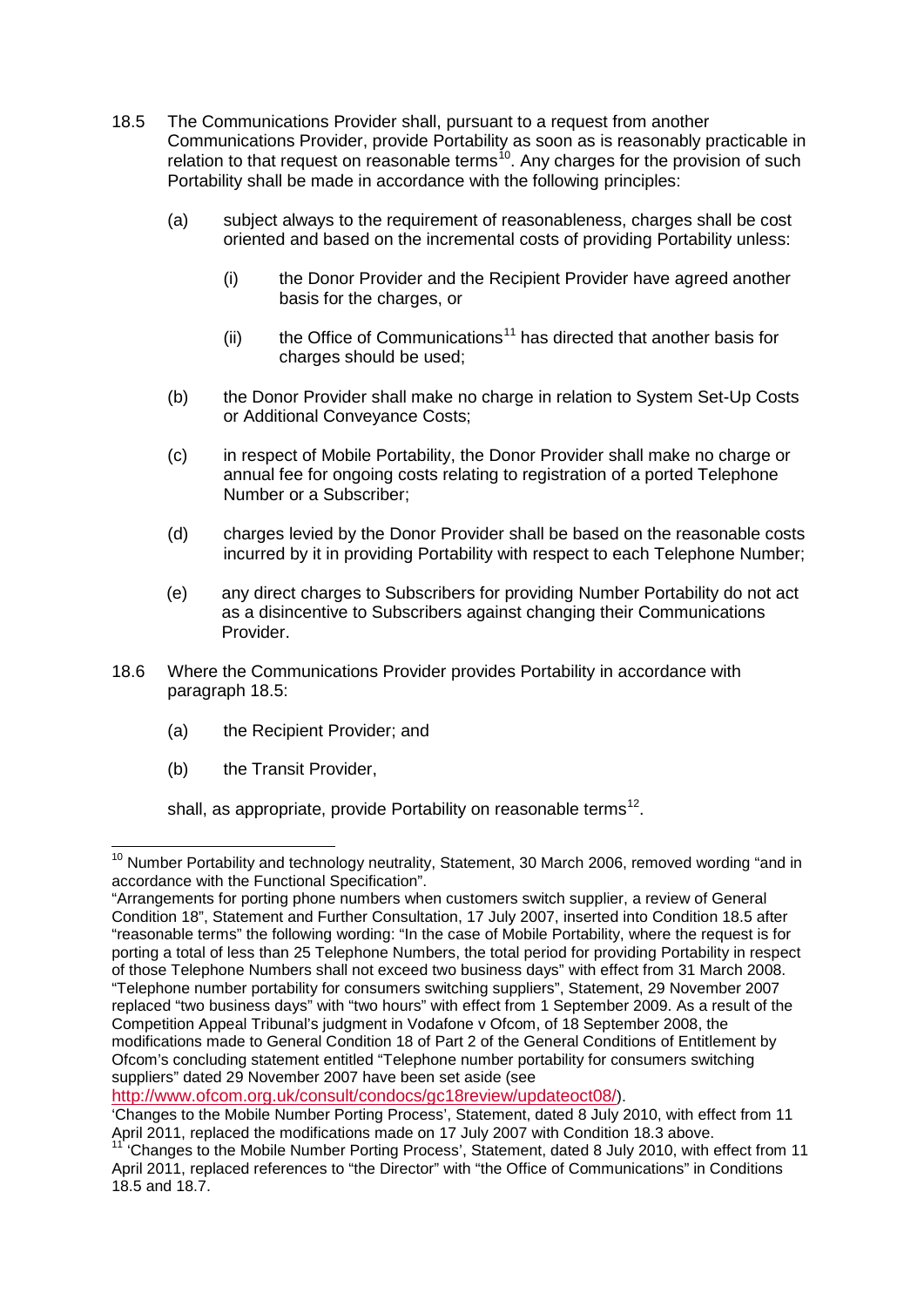- 18.7 The Communications Provider shall, on the written request of the Office of Communications, provide the Office of Communications with a record of each Telephone Number in relation to which it is providing Portability, specifying the relevant Recipient Provider in each case.
- 18.8 The Communications Provider shall inform the Subscriber of the date when Number Portability will be provided to that Subscriber.
- 18.9 Where Communications Providers delay the porting of a Telephone Number for more than one business day or where there is an abuse of porting by them or on their behalf, they shall provide reasonable compensation as soon as is reasonably practicable to the Subscriber for such delay and/or abuse.
- 18.10 The Communications Provider shall set out in a clear, comprehensive and easily accessible form for each Subscriber how Subscribers can access the compensation provided for in paragraph 18.9 above, and how any compensation will be paid to the Subscriber.
- 18.11 For the purposes of this Condition:
	- (a) "Additional Conveyance Costs" mean any costs incurred by the Donor Provider associated with resources used in:
		- (i) effecting the switch-processing required to set up each ported call; and
		- (ii) providing the switch and transmission capacity for any part of the duration of each ported call,

additional to the costs of conveyance of non-ported calls from the Donor Provider's network to the Recipient Provider's network;

- (b) "Communications Provider" means a person who provides an Electronic Communications Network or an Electronic Communications Service;
- (c) "Donor Provider" means a Communications Provider whose Subscriber Numbers are in the process of being, or have been passed or ported to a Recipient Provider<sup>[13](#page-5-0)</sup>;
- (d)[14](#page-5-0) "Mobile Communications Service" means any Public Electronic Communications Service consisting in the conveyance of Signals by means of a Public Communications Network where every Signal that has been conveyed thereby has been, or is to be, conveyed through the agency of Wireless Telegraphy to or from a Public Communications Network which is designed or adapted to be capable of being used in motion;

<span id="page-5-0"></span><sup>&</sup>lt;sup>12</sup> Number Portability and technology neutrality, Statement, 30 March 2006, removed wording "and in accordance with the Functional Specification".

 $13$  Number Portability and technology neutrality, Statement, 30 March 2006, removed definition "Functional Specification".

<sup>14</sup> 'Changes to the General Conditions and Universal Service Conditions' (Implementing the revised EU Framework), Statement, 25 May 2011 removed 'Publicly Available Telephone Services' ("PATS") and replaced with 'Public Electronic Communications Service' (Notification published on 9 July 2012). The definition of PATS, previously paragraph 18.11(l), was also removed.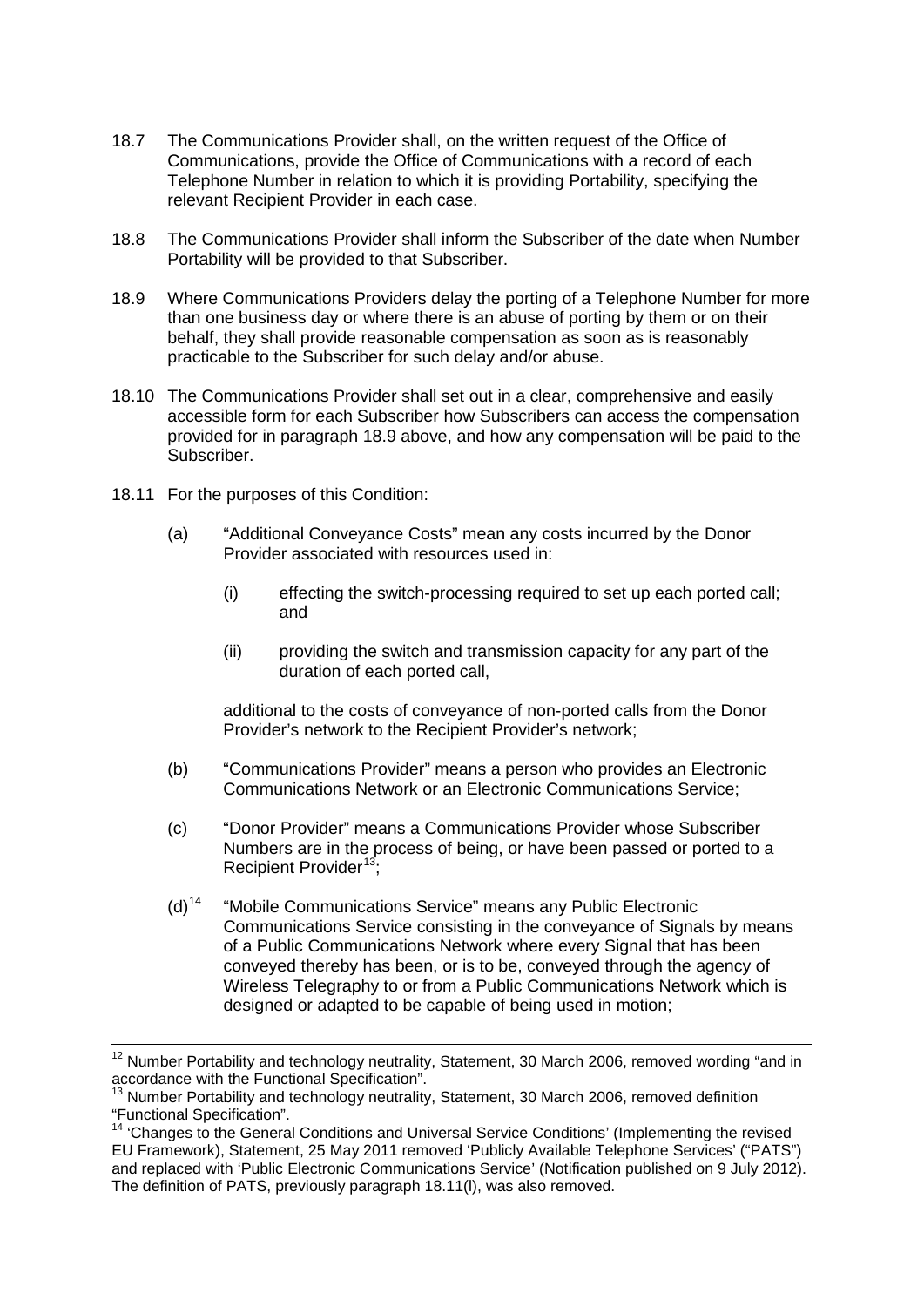- (e)[15](#page-6-0) "Mobile Number" means a Telephone Number, from a range of numbers in the National Telephone Numbering Plan, that is Adopted or otherwise used to identify Apparatus designed or adapted to be capable of being used while in motion;
- $(f)$ <sup>[16](#page-6-0)</sup> "Mobile Number Portability" means Number Portability relating to Mobile Numbers;
- (g) "Mobile Portability" means Portability relating to Telephone Numbers Allocated for use with Mobile Communications Services:<sup>[17](#page-6-0)</sup>
- (h) "Number Portability" means a facility whereby Subscribers who so request can retain their Telephone Number on a Public Communications Network, independently of the person providing the service at the Network Termination Point of a Subscriber<sup>[18](#page-6-0)</sup> provided that such retention of a Telephone Number is in accordance with the National Telephone Numbering Plan;
- $(i)$ <sup>[19](#page-6-0)</sup> "PAC" means Porting Authorisation Code, which is a unique code used to signify the Donor Provider's consent to the Subscriber being entitled to request and have their Mobile Number ported to another Communications Provider;
- (j) "Point of Connection" means a point at which one Public Communications Network is connected to another;
- (k) "Portability" means any facility which may be provided by a Communications Provider to another Communications Provider<sup>[20](#page-6-0)</sup> enabling any Subscriber who requests Number Portability to continue to be provided with any Public Electronic Communications Service<sup>[21](#page-6-0)</sup> by reference to the same Telephone Number irrespective of the identity of the person providing such a service;
- (l) "Recipient Provider" means a Communications Provider to whom Subscriber Number(s) are in the process of being, or have been passed or ported from a Donor Provider;

<span id="page-6-0"></span><sup>&</sup>lt;sup>15</sup> 'Changes to the Mobile Number Porting Process', Statement, dated 8 July 2010, with effect from 11<br>April 2011, inserted the definition of "Mobile Number" and renumbered the following definitions.

<sup>&</sup>lt;sup>16</sup> 'Changes to the Mobile Number Porting Process', Statement, dated 8 July 2010, with effect from 11 April 2011, inserted the definition of "Mobile Number Portability".

<sup>17</sup> Number Portability and technology neutrality, Statement, 30 March 2006, removed definition "Nongeographic Number".

<sup>18</sup> Number Portability and technology neutrality, Statement, 30 March 2006, removed wording "in the case of Geographic Numbers, at a specific location" and "in the case of Non-geographic Numbers, at any location".

<sup>&</sup>lt;sup>19</sup> 'Changes to the Mobile Number Porting Process', Statement, dated 8 July 2010, with effect from 11 April 2011, inserted the definition of "PAC".

<sup>&</sup>lt;sup>20'</sup>Changes to the Mobile Number Porting Process', Statement, dated 8 July 2010, with effect from 11 April 2011, inserted "Communications Provider" after the words "to another".

<sup>21</sup> Changes to the General Conditions and Universal Service Conditions' (Implementing the revised EU Framework), Statement, 25 May 2011 removed 'Publicly Available Telephone Services' ("PATS") and replaced with 'Public Electronic Communications Service' (Notification published on 9 July 2012).